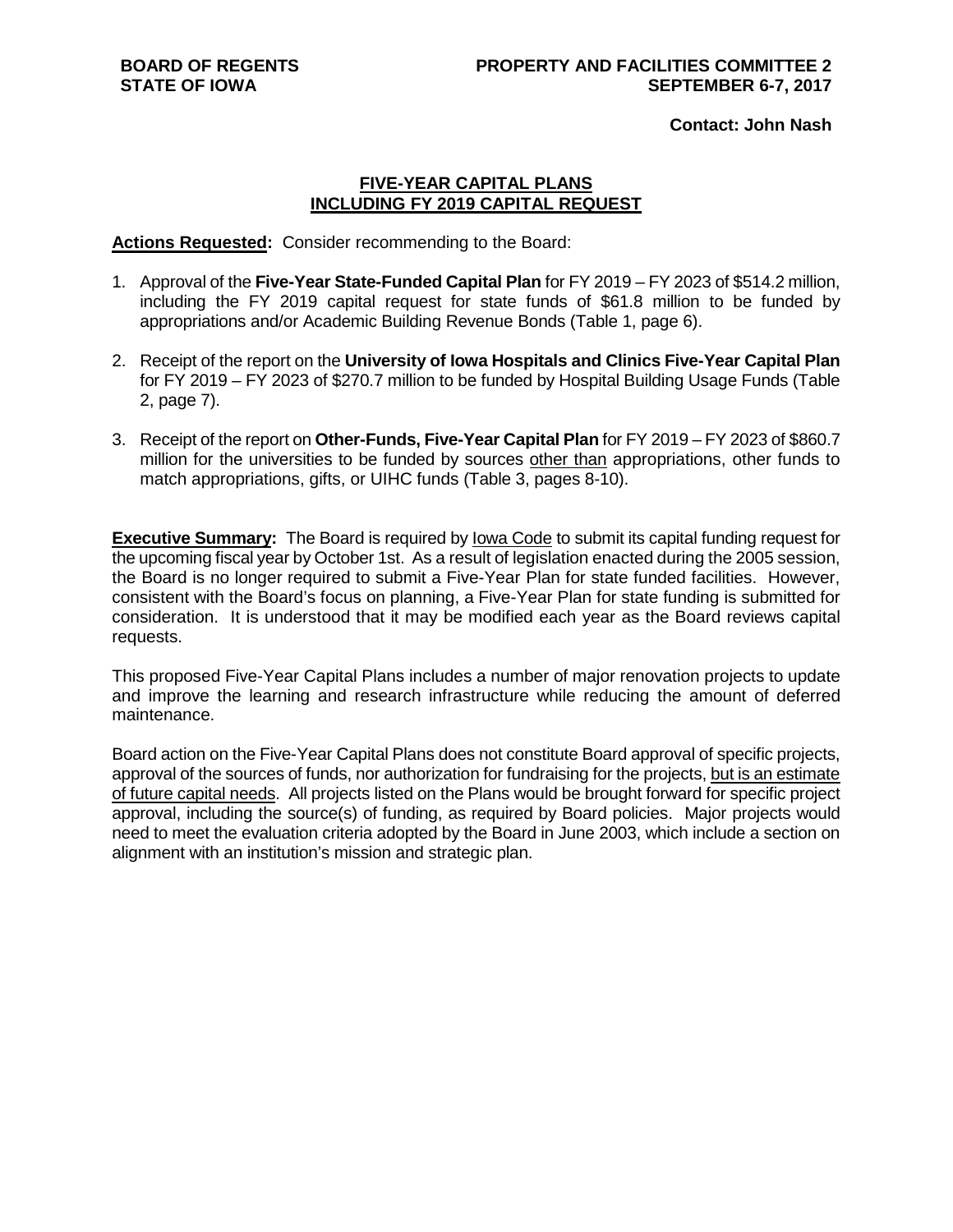### **1. Five-Year State-Funded Capital Plan**

The proposed Five-Year State Funded Capital Plan for FY 2019 – FY 2023 to be funded by capital appropriations and/or Academic Building Revenue Bonds totals \$538.2 million, including \$514.2 million in state appropriations or academic building revenue bond authorization, with \$24.0 million in private / other funds (see page 6).

The \$514.2 million in state appropriations or academic building revenue bond authorization includes \$414.2 million in major renovation projects and \$100 million in fire safety, environmental safety, deferred maintenance, campus security, regulatory compliance, Iowa Public Radio (IPR), and energy conservation upgrades at the universities.



**Five-Year State-Funded Capital Plans** (appropriations and/or Academic Building Revenue Bonds only)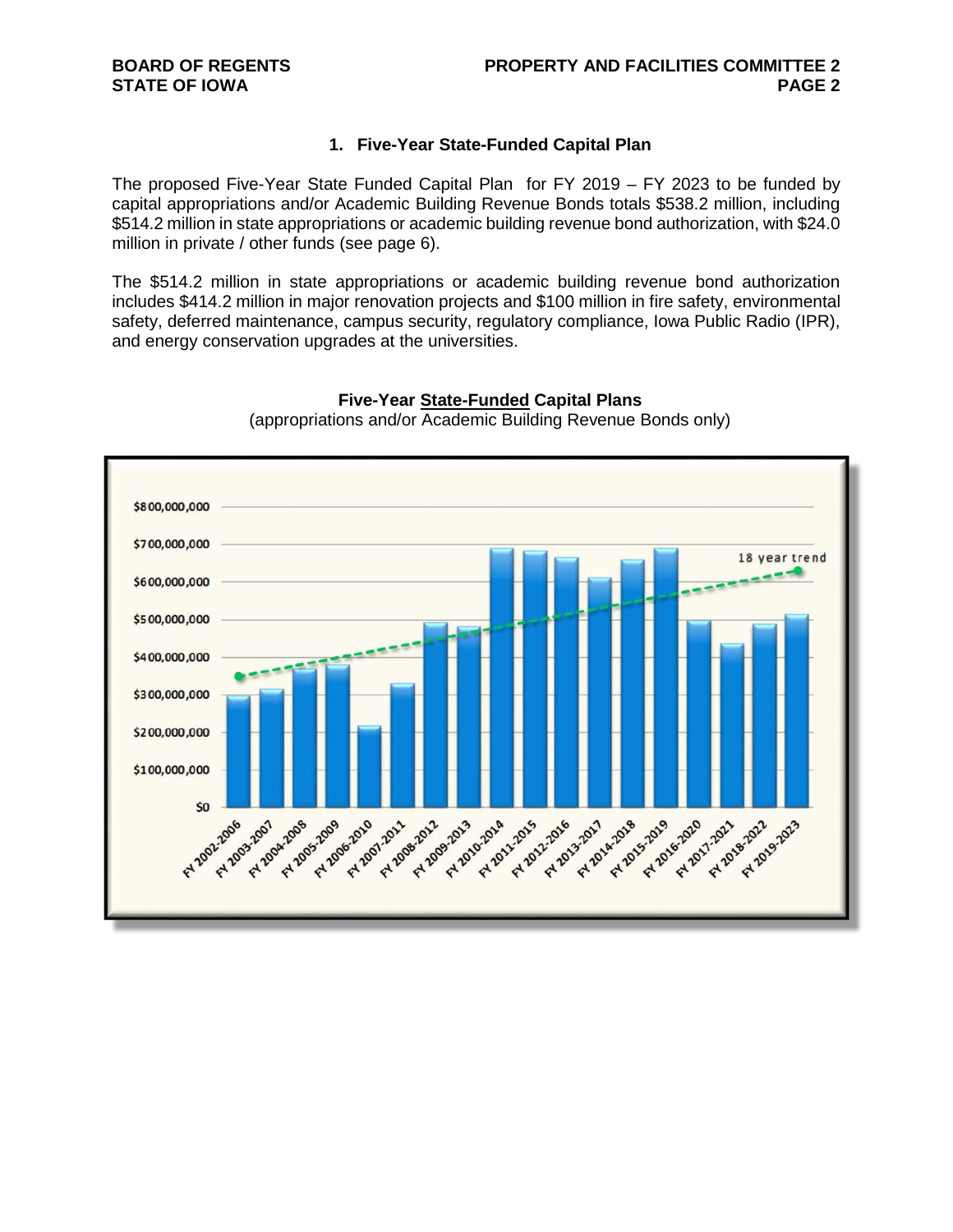### **FY 2019 Capital Request**

The Five-Year State-Funded Capital Plan includes the FY 2019 Capital Request, as required by the Iowa Code, for state funds of \$61.8 million. The top priority is a lump sum request for all Regent institutions that would be used to correct fire and environmental safety deficiencies, update deferred maintenance, provide campus safety improvements, address regulatory compliance, provide infrastructure for Iowa Public Radio, and undertake energy conservation improvements. Projects included in the recommended FY 2019 Capital Request are:

|             |                                               | <b>State Funds</b> |
|-------------|-----------------------------------------------|--------------------|
| Institution | Project                                       | (\$ thousands)     |
| All         | Fire & Environmental Safety, Campus Security, | \$20,000           |
|             | Deferred Maintenance, Regulatory Compliance,  |                    |
|             | Iowa Public Radio, and Energy Conservation    |                    |
| <b>SUI</b>  | Main Library Modernization                    | 15,600             |
| <b>ISU</b>  | <b>Veterinary Diagnostic Laboratory</b>       | 20,000             |
| <b>UNI</b>  | <b>Industrial Technology Center</b>           | 2,100              |
| <b>ISD</b>  | <b>Long Hall Renovation</b>                   | 4,119              |
|             | <b>Total FY 2019 Capital Request</b>          | \$61,819           |

### **First-Year Capital Requests for State Funds**

(appropriations and/or Academic Building Revenue Bonds only)



Out-year funding is shown on page 6. Project descriptions can be found on pages 11-13.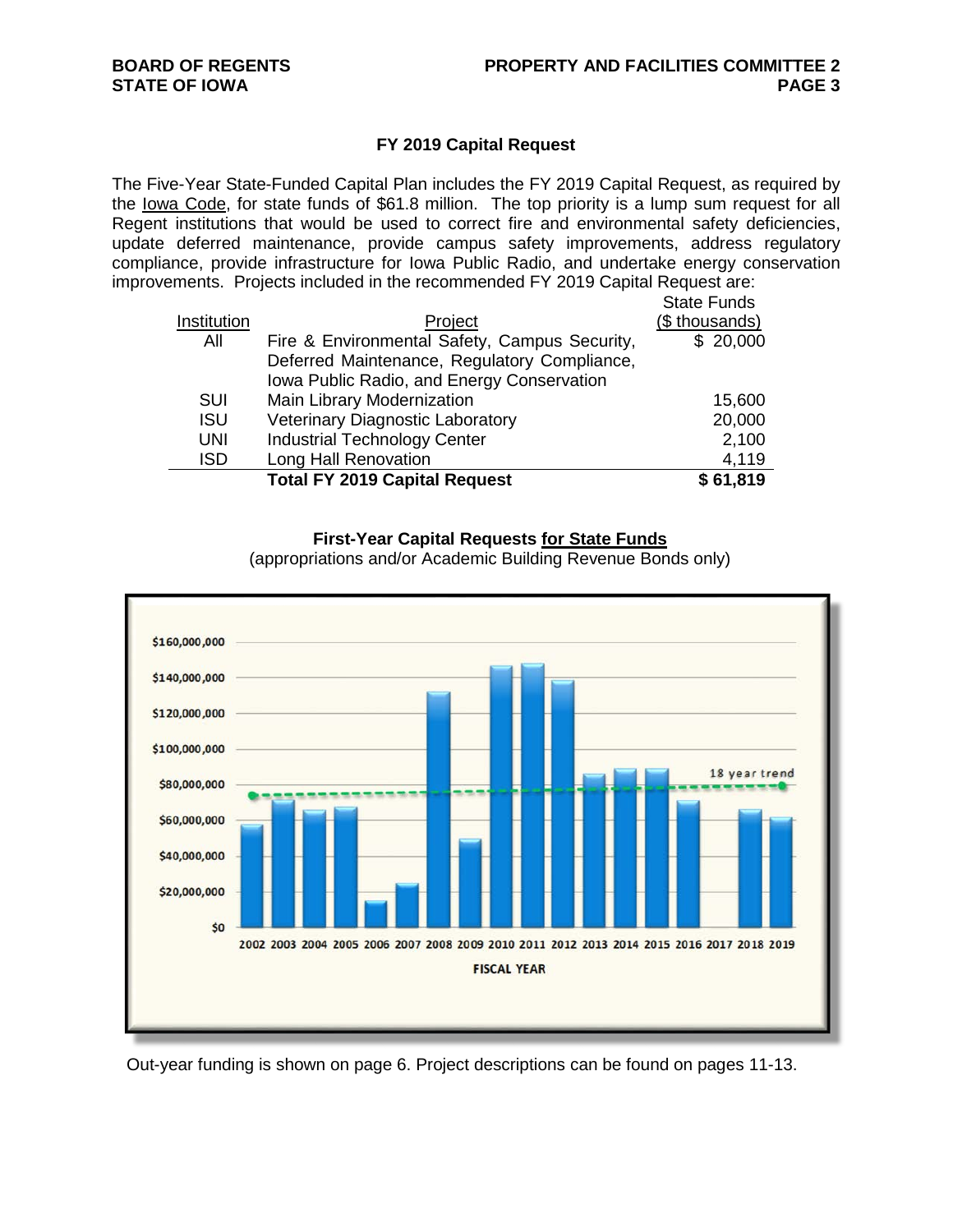### **2. University of Iowa Hospitals and Clinics Five-Year Capital Plan**

The University of Iowa Hospitals and Clinics Five-Year Capital Plan of projects for \$270.7 million (see Table 2, page 7), would be financed by patient-generated funding (building usage funds), gifts, and UIHC bonds.

The plan focuses on remodeling/renovation/rehabilitation and includes multiple projects to invest in the infrastructure and electrical power, as well as make facilities enhancements, renovate laboratories to accommodate new technology and convert inpatient rooms to single-beds.

The projects for which approvals would be requested during the FY 2019 – FY 2023 period can be summarized by type, as follows:  $(6 - 1)$ 

| Total                                                                          | \$270,750          |
|--------------------------------------------------------------------------------|--------------------|
| Fire & Environmental Safety Resolution<br>Remodeling/Renovation/Rehabilitation | \$5,750<br>265,000 |
|                                                                                | (\$ Thousands)     |

### **3. Other Funds, Five-Year Capital Plan**

The Other-Funds Five-Year Plans (FY 2019 – FY 2023) to be financed from sources other than appropriations, other funds to match appropriations, gifts, or UIHC revenues total \$860.7 million. (see Table 3, pages 8-10) Included are projects for the residence, parking, utility and telecommunications systems.

"Other-Fund" sources include operating budget building repair funds, income from treasurer's temporary investments, auxiliary service or enterprise bond funds (utility, telecommunications and residence systems), Iowa Department of Transportation institutional roads program, gifts and grants, and departmental renewal and replacement funds.

Amounts of other funds by institution and fiscal year (\$ thousands) are summarized below:

|            | FY 2019   | FY 2020   | FY 2021   | FY 2022   | FY 2023   | <u>Total</u> |
|------------|-----------|-----------|-----------|-----------|-----------|--------------|
| <b>SUI</b> | \$62.818  | \$68.437  | \$86,758  | \$86,426  | \$111.511 | \$415.951    |
| ISU        | 52.520    | 63.010    | 53.485    | 30.732    | 23.237    | 222.984      |
| UNI        | 15,839    | 50,880    | 19.120    | 64.132    | 72.173    | 221.807      |
| Total      | \$181.939 | \$244.627 | \$238.085 | \$263,765 | \$330,297 | \$860,742    |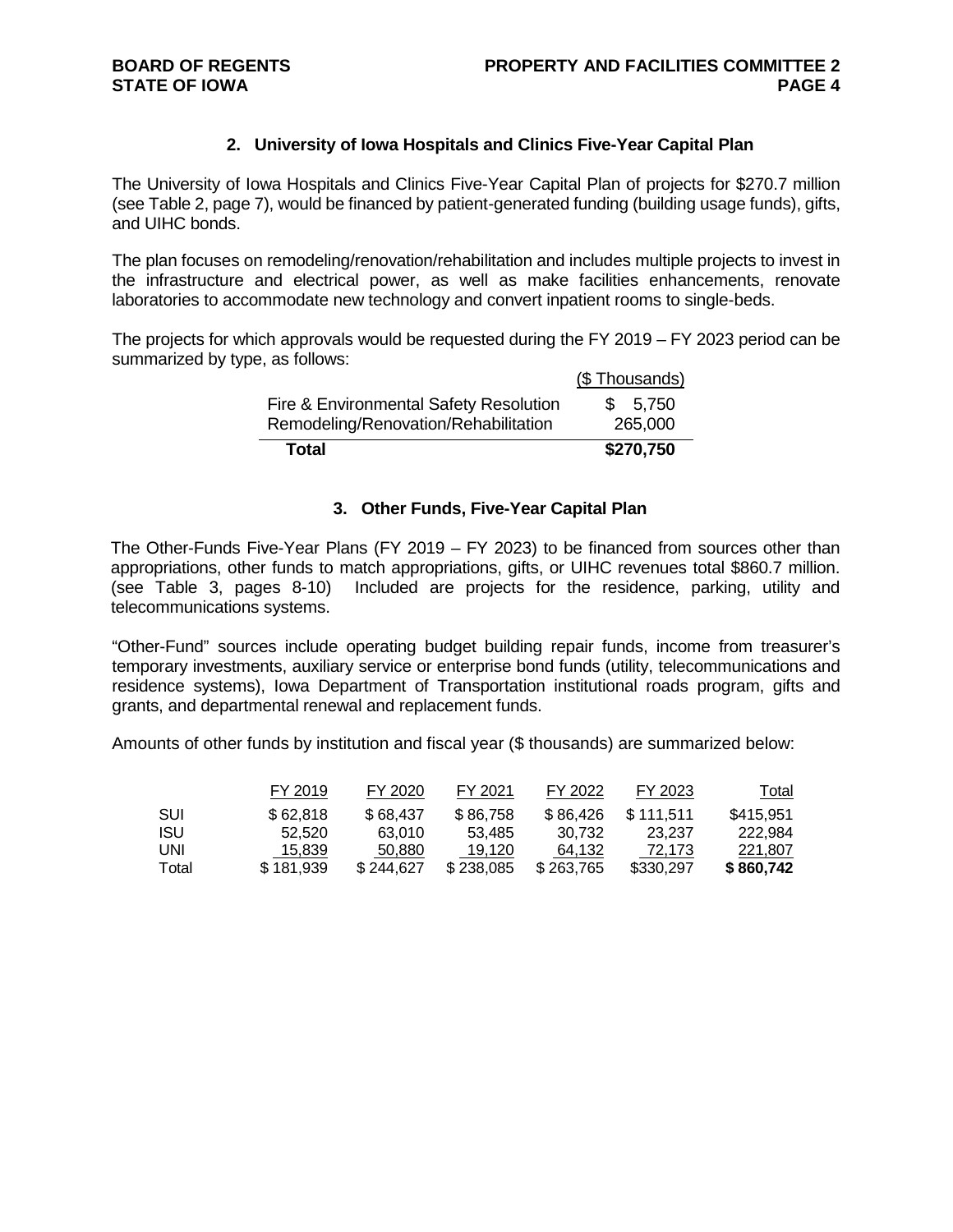### **Additional Information**

Regent Facilities:Quality facilities are an integral part of the academic enterprise. They help ensure quality academic programs and the ability to attract and retain students, faculty, and staff. They also improve the research productivity of the faculty.

Academic/research/administrative (general fund) facilities at the Regent institutions total approximately 18.5 million gross square feet of the 39.8 million total gross square feet of all Regent facilities. The replacement value of all Regent facilities is estimated at \$19.7 billion, of which \$9.8 billion is for academic/research/administrative facilities.

Capital Appropriations / Bonding Authorization: During the 2004 and 2007 legislative sessions, the Board received authorization for the sale of Academic Building Revenue Bonds; the total authorized amount was more than \$250 million in project costs. Tuition and fees are used to pay the debt service payments on these bonds. Tuition replacement appropriations from the State then replace that tuition and fee revenue. This funding mechanism used by the Regent universities is unique among state entities and is authorized under Iowa Code §262A.

During the 2011 legislative session, the Regent institutions received appropriations over a number of fiscal years totaling \$114.4 million, including \$110.4 million for projects (SUI – Dental Science Building Renovation; ISU – Agricultural and Biosystems Engineering; and UNI – Bartlett Hall Renovation) and \$4 million to correct immediate fire safety needs and for compliance with the federal Americans with Disabilities Act (ADA). The 2012 legislative session authorized the use of \$2 million of these funds for storm damage recovery at the special schools.

During the 2013 legislative session, the General Assembly and the Governor approved \$2 million to correct fire safety deficiencies and deferred maintenance at the Regent institutions and provide for compliance with ADA.

The 2014 General Assembly appropriated and the Governor approved a total of \$145.2 million from FY 2016 – FY 2019 for the Board's three highest priority projects: SUI - Pharmacy Replacement / Improvements, ISU – Biosciences Facilities, and UNI – Schindler Education Center Renovation. During the 2015 session, the sum of \$40 million was appropriated for FY 2017 – FY 2021 for the ISU Student Innovation Center.

During the 2017 legislative session, \$5.5 million on the SUI - Pharmacy Replacement / Improvements project and \$4 million on the ISU – Biosciences Facilities project moved from FY 2017 to FY 2018. In addition, \$3 million on the ISU Student Innovation Center moved from FY 2017 to FY 2021. The following summarizes the total current appropriations for these projects.

| Fiscal Year | \$ millions |
|-------------|-------------|
| 2016        | 39.5        |
| 2017        | 48.3        |
| 2018        | 19.5        |
| 2019        | 10.0        |
| 2020        | 10.0        |
| 2021        | 3.0         |
| $Total =$   | \$130.3     |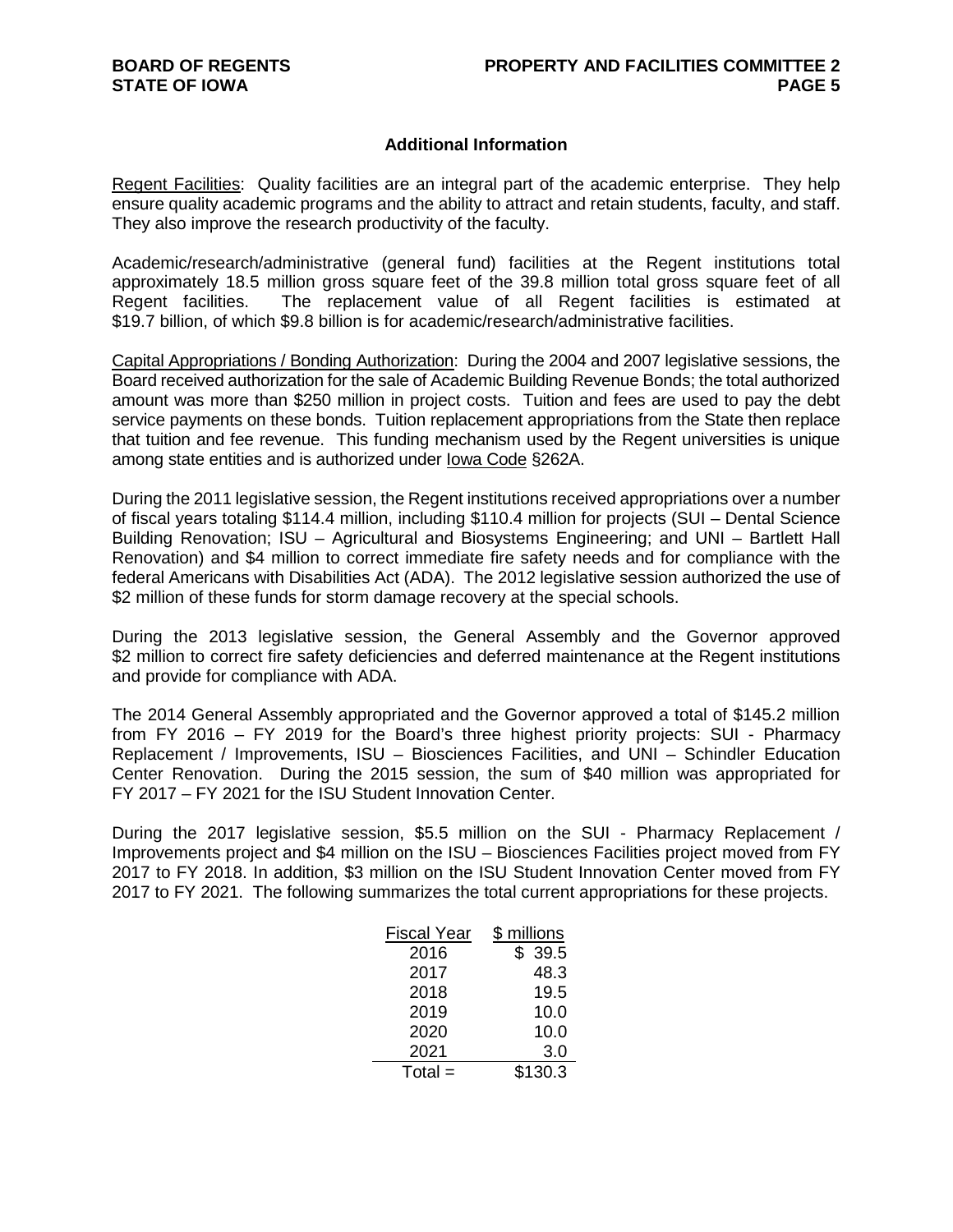**TABLE 1**



**BOARD OFFICE**

# **FIVE-YEAR STATE-FUNDED CAPITAL PLAN**

**FY 2019 - 2023 (\$ thousands)**

|            |                                                       |          |           |           |           |           | <b>TOTAL</b>   | <b>PRIVATE/</b>              |              |
|------------|-------------------------------------------------------|----------|-----------|-----------|-----------|-----------|----------------|------------------------------|--------------|
|            |                                                       | FY 2019  | FY 2020   | FY 2021   | FY 2022   | FY 2023   | <b>STATE</b>   | <b>OTHER</b><br><b>FUNDS</b> | <b>TOTAL</b> |
|            |                                                       |          |           |           |           |           | <b>REQUEST</b> |                              |              |
| Inst.      | <b>Institution's Project</b>                          | Amount   | Amount    | Amount    | Amount    | Amount    |                |                              |              |
| All        | Fire & Environmental Safety, Deferred Maintenance,    | \$20,000 | \$20,000  | \$20,000  | \$20,000  | \$20,000  | \$100,000      | \$                           | \$100,000    |
|            | Campus Security, Regulatory Compliance, IPR Radio,    |          |           |           |           |           |                |                              |              |
|            | <b>Energy Conservation</b>                            |          |           |           |           |           |                |                              |              |
| ISD        | Long Hall Renovation                                  | 4,119    |           |           |           |           | 4,119          |                              | 4,119        |
| SUI        | Main Library Modernization                            | 15,600   | 26,000    | 10,400    |           |           | 52,000         |                              | 52,000       |
| ISU        | Veterinary Diagnostic Laboratory                      | 20,000   | 20,000    | 20,000    | 20,000    | 20,000    | 100,000        | \$24,000                     | 124,000      |
| UNI        | Industrial Technology Center Renovation / Addition    | 2,100    | 13,300    | 20,800    |           |           | 36,200         |                              | 36,200       |
| SUI        | Pentacrest Renewal & HVAC Modernization               |          | 10,400    | 26,000    | 23,400    | 10,400    | 70,200         |                              | 70,200       |
| ISU        | Learning Space Renovation                             |          | 6,750     | 7,875     | 7,875     |           | 22,500         |                              | 22,500       |
| ISD        | Girls Dormitory HVAC / Electrical                     |          | 4,395     |           |           |           | 4,395          |                              | 4,395        |
| UNI        | <b>University Center</b>                              |          |           | 3,172     | 13,000    | 45,500    | 61,672         |                              | 61,672       |
| <b>ISU</b> | <b>Science Building Capital Renewal</b>               |          |           | 12,600    | 21,000    |           | 33,600         |                              | 33,600       |
| <b>ISD</b> | Giangreco Hall - Exterior Rehabilitation              |          |           | 3002      |           |           | 3,002          |                              | 3,002        |
|            | Entrepreneurial Collaboration Center & Related Tippie |          |           |           |           |           |                |                              |              |
| SUI        | College of Business (TCOB) Space Improvements         |          |           |           | 10,400    | 10,400    | 20,800         |                              | 20,800       |
| ISD        | Giangreco Hall - Boys Dorm HVAC                       |          |           |           | 5,801     |           | 5,801          |                              | 5,801        |
|            | $Total =$                                             | \$61,819 | \$100,845 | \$123,849 | \$121,476 | \$106,300 | \$514,289      | \$24,000                     | \$538,289    |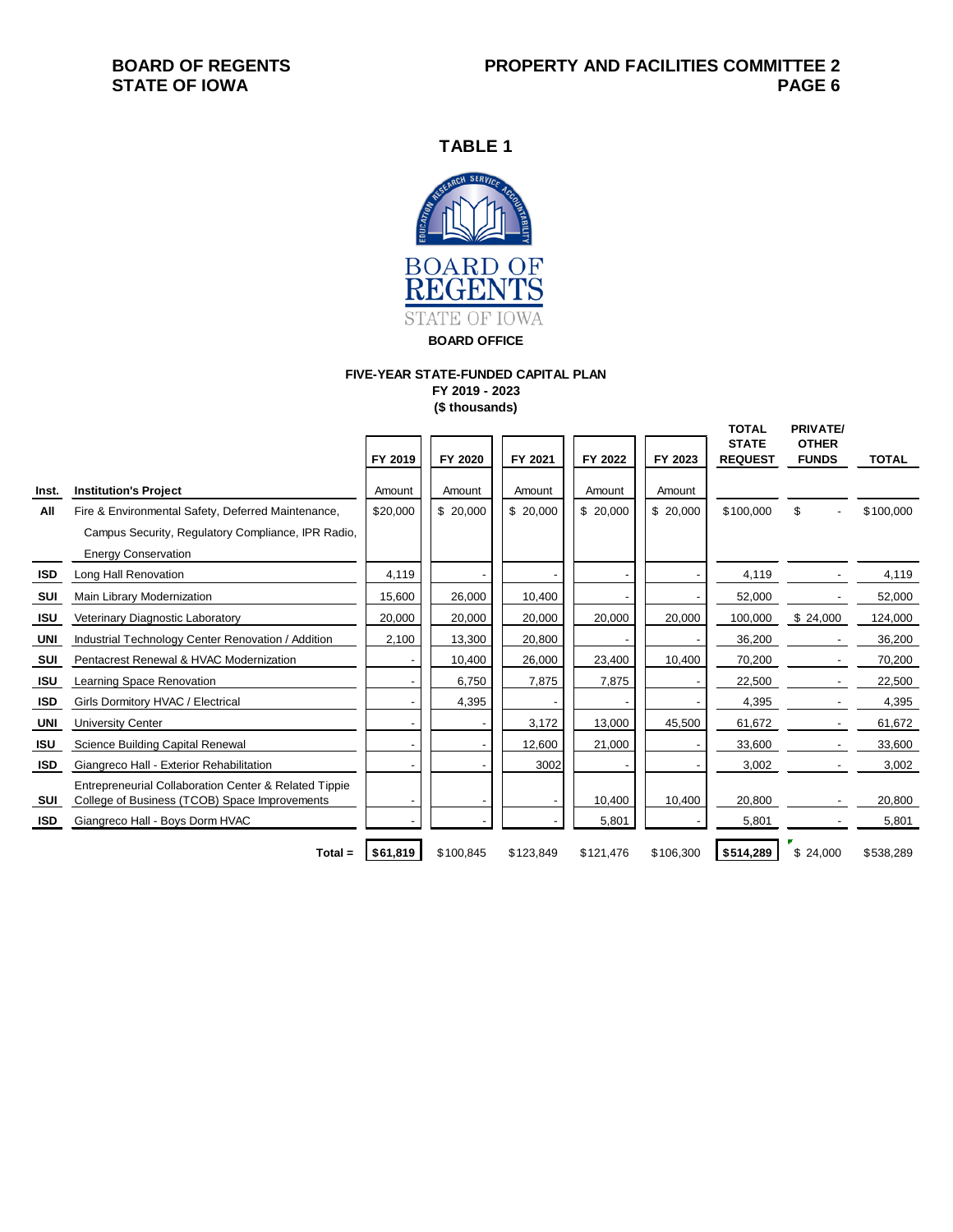### **BOARD OF REGENTS STATE OF IOWA**

### **TABLE 2**

# **JNIVERSITY OF <mark>IOWA</mark>**<br>FOSPITALS&CLINICS

**FIVE-YEAR CAPITAL PLAN FY 2019 - FY 2023 \*(\$ in Thousands)**

| University of Iowa Hospitals and Clinics<br>Fire and Environmental Safety Resolution                               |     | FY 2019 | FY 2020 |        | FY 2021 |        | FY 2022 |          | FY 2023 |        | Total |         | <b>Source</b><br>of Funds |
|--------------------------------------------------------------------------------------------------------------------|-----|---------|---------|--------|---------|--------|---------|----------|---------|--------|-------|---------|---------------------------|
|                                                                                                                    |     |         |         |        |         |        |         |          |         |        |       |         |                           |
| Joint Commission Plan for Improvement (Multiple Projects)                                                          | \$  | 650     | \$      | 750    |         | 750    | \$      | 750      | \$      | 750    | \$    | 3,650   | 9                         |
| Fire Protection Systems Replacement / Enhancements (Multiple Projects)                                             |     | 400     |         | 400    |         | 400    |         | 400      |         | 500    |       | 2,100   | 9                         |
| $Total =$                                                                                                          | \$. | 1,050   | \$      | 1,150  |         | 1,150  | \$.     | 1,150    | \$.     | ,250   |       | 5,750   |                           |
| Remodeling/Renovation/Rehabilitation                                                                               |     |         |         |        |         |        |         |          |         |        |       |         |                           |
| UIHC Facility Infrastructure Investment (Multiple Projects)                                                        |     | 17,000  | \$      | 17,000 |         | 17,000 | \$      | 20,000   | \$      | 20,000 | \$.   | 91,000  | 9                         |
| UIHC Electrical Power Enhancements (Multiple Projects)                                                             |     | 5,800   |         | 5,800  |         | 6,300  |         | 6,300    |         | 6,300  |       | 30,500  | 9                         |
| UIHC Facilities Enhancement Program (Multiple Projects)                                                            |     | 5,000   |         | 10,000 |         | 10,000 |         | 10,000   |         | 10,000 |       | 45,000  | 9                         |
| Renovation of Diagnostic and Therapeutic Imaging Laboratories to Accommodate<br>New Technology (Multiple Projects) |     | 350     |         | 350    |         | 350    |         | 350      |         | 350    |       | 1,750   | 9, 11                     |
| Single Bed Inpatient Room Conversion (Multiple Projects)                                                           |     |         |         | 15,150 |         | 20,850 |         | 30,000   |         | 30,000 |       | 96,000  | 9, 11                     |
| Pneumatic Tube System Supplementation (Multiple Projects)                                                          |     |         |         |        |         | 250    |         | 250      |         | 250    |       | 750     | 9                         |
| $Total =$                                                                                                          | \$. | 28,150  | S.      | 48,300 | SS.     | 54,750 |         | \$66,900 | S       | 66,900 | S     | 265,000 |                           |
| UIHC TOTAL =                                                                                                       |     | 29,200  |         | 49,450 |         | 55,900 |         | \$68,050 | S.      | 68,150 | \$    | 270,750 |                           |
| Source of Funds Key:                                                                                               |     |         |         |        |         |        |         |          |         |        |       |         |                           |

1 State Appropriation or Bonding Authorization 5 Departmental Renewal and Replacement Funds 9 University Hospitals Building Usage Funds 2 Building Renewal Funds<br>3 Income from Treasurer's Temporary Investments (1990) The Musiliary Service or Enterprise Revenue Bonds 11 UHC Bonds<br>6 Auxiliary Service or Enterprise Revenue Bonds 11 UHC Bonds 1990 Treasurer's T

3 Income from Treasurer's Temporary Investments<br>4 Gifts and Grants

**\* All projects identified in UIHC's Five-Year Capital Plan are contingent upon the availability of self-generated UI Hospitals and Clinics funding, UIHC bond revenue and/or gifts, approval through UIHC's**  annual capital budget process, finalizing specific renovation projects associated with UIHC's "Strategic Facility Master Plan" for FY 2006-2035, and approval of each project by the Board of Regents, **State of Iowa. In addition, the "cutting edge" responsibility of the UIHC constantly brings about some revisions in planning. While this list includes all projects now envisioned for the FY 2019-2023**  period, the dynamics of clinical service-educational demands, corollary societal forces, accreditation, and regulatory requirements may mandate other projects over time. In accord with long-standing **practice, any such changes which arise will be fully documented for consideration and approval by the Board of Regents, State of Iowa.** 

8 Student Health Fees

The UIHC Five-Year Capital Plan includes only those projects that are anticipated to be initiated during fiscal years 2019-2023. It does not include projects in the UIHC's FY 2018 Capital Plan, approved **by the Board in August 2017, or projects with previously approved budgets that will have expenditures during the FY 2019-2023 period.**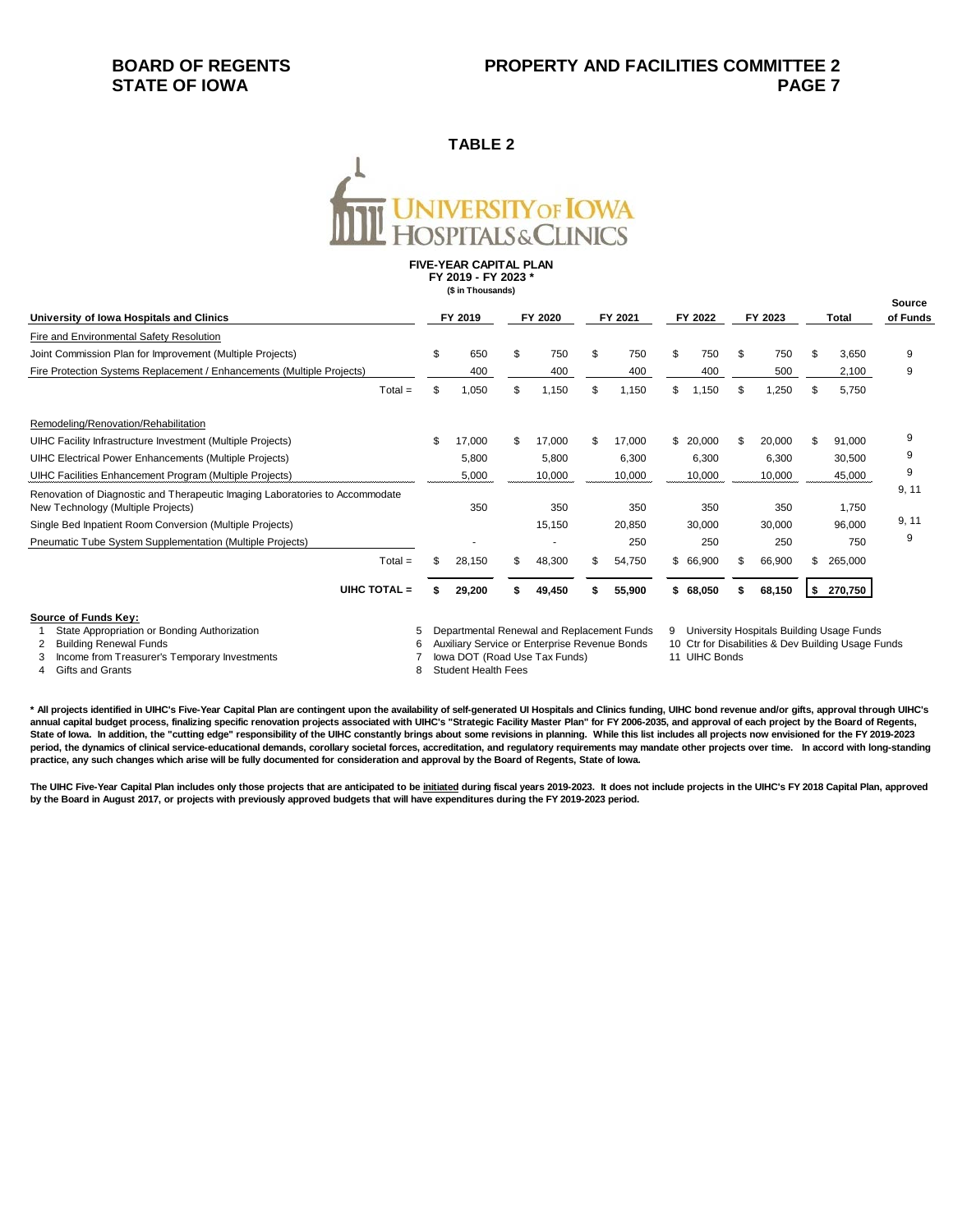## **BOARD OF REGENTS STATE OF IOWA**

### **TABLE 3**

| <b>IN THE UNIVERSITY OF LOWA</b> |  |
|----------------------------------|--|

#### **OTHER-FUNDS, FIVE-YEAR CAPITAL PLAN (\$ in Thousands)**

| University of Iowa                                              |      | FY 2019                  |    | FY 2020                  |  | FY 2021 |    | FY 2022 | FY 2023 |         | <b>Five Year</b><br>Total |         | Source<br>of Funds |
|-----------------------------------------------------------------|------|--------------------------|----|--------------------------|--|---------|----|---------|---------|---------|---------------------------|---------|--------------------|
| General building maintenance, repairs, fire safety and security |      | 9.125                    | \$ | 5.425                    |  | 9,125   | £. | 9,125   | \$      | 12,250  | ₽.<br>\$                  | 45,050  | 2, 3               |
| Institutional Roads Program                                     |      | 634                      |    | 634                      |  | 634     |    | 634     |         | 634     |                           | 3.168   | $\overline{7}$     |
| Parking System - Renewal & Improvements                         |      | 3,170                    |    | 3,100                    |  | 3,000   |    | 2,840   |         | 3,970   |                           | 16,080  | 5, 6               |
| Reconstruct Hancher Parking Lot 55                              |      | 1.600                    |    | 1.700                    |  | 1.800   |    |         |         |         |                           | 5.100   | 5, 6               |
| Upgrade CAMBUS Maintenance Facility                             |      | 1,289                    |    | 932                      |  |         |    |         |         |         |                           | 2.221   | 4, 5               |
| College of Medicine Facilities - Renewal & Improvements         |      | 433                      |    | 1,223                    |  | 468     |    | 487     |         | 506     |                           | 3.116   | 4, 5               |
| Medical Research Facility - Renovate 4th & 5th Floors           |      | 1.479                    |    |                          |  |         |    |         |         |         |                           | 1.479   | 4, 5               |
| Bowen Science Building - Renovate 6th Floor, All Cores          |      | 3,032                    |    |                          |  |         |    |         |         |         |                           | 3,032   | 4, 5               |
| Bowen Science Building - Renovate 3rd Floor, All Cores          |      | 3,797                    |    | 3,949                    |  | 4.107   |    | 4,271   |         | 4,442   |                           | 20,566  | 4, 5               |
| Various Academic Buildings - Renewal & Improvements             |      | $\overline{\phantom{a}}$ |    | 500                      |  | 12,000  |    | 35,500  |         | 40,300  |                           | 88,300  | 2, 3, 5            |
| Various Auxiliary Buildings - Renewal & Improvements            |      |                          |    | 1,000                    |  | 2,500   |    | 5,000   |         | 5,000   |                           | 13,500  | 6                  |
| Lindquist Center - Remodeling                                   |      | 4.000                    |    | 5,000                    |  |         |    |         |         |         |                           | 9.000   | 3, 4, 5            |
| University Capitol Centre - Renovate for Student Services       |      | 3,500                    |    | $\overline{\phantom{a}}$ |  |         |    |         |         |         |                           | 3,500   | 3                  |
| Bowen Science Building - Masonry, Roof and Sprinkler Repairs    |      |                          |    | 2,500                    |  |         |    |         |         | 500     |                           | 3,000   | $\overline{2}$     |
| English-Philosophy Building - Building Upgrades                 |      | 3,125                    |    | 3,125                    |  | 3,125   |    | 3,125   |         |         |                           | 12.500  | 2                  |
| Old Capitol - Repair/Replace West Terrace                       |      |                          |    | 2,500                    |  |         |    |         |         |         |                           | 2.500   | $\overline{2}$     |
| Phillips Hall - Renovate Restrooms                              |      |                          |    | 1,200                    |  |         |    |         |         |         |                           | 1,200   | $\overline{2}$     |
| Athletic Facilities - Renewal & Improvements                    |      | 5.000                    |    | 15.000                   |  | 13,000  |    | 10,000  |         | 15,000  |                           | 58,000  | 4, 6               |
| Housing Facilities - Renewal & Improvements                     |      | 13.535                   |    | 10,550                   |  | 8.700   |    | 6.485   |         | 5.810   |                           | 45.080  | 5, 6               |
| Telecommunications - Renewal & Improvements                     |      | 3,100                    |    | 3,100                    |  | 3,100   |    | 3,100   |         | 3,100   |                           | 15,500  | 5                  |
| Flood Knife Gate Valves on Storm Sewers                         |      | 1.000                    |    |                          |  |         |    |         |         |         |                           | 1.000   | 5, 6               |
| Chilled Water Plant 2 - Increase Cooling Tower Capacity         |      | 5,000                    |    | $\overline{a}$           |  |         |    |         |         |         |                           | 5.000   | 5, 6               |
| Increase Chilled Water Capacity Main Campus                     |      |                          |    | 5,000                    |  | 20,000  |    |         |         |         |                           | 25,000  | 5, 6               |
| Water Plant - Improvements & New River Water Intake             |      |                          |    | 2,000                    |  |         |    |         |         |         |                           | 2.000   | 5.6                |
| Campus Infrastructure - Renewal & Improvements                  |      |                          |    |                          |  | 5,200   |    | 5.860   |         | 20.000  |                           | 31.060  | 5.6                |
| $SUI Total =$                                                   | - 56 | 62.818                   | \$ | 68,437                   |  | 86,758  | \$ | 86,426  | \$      | 111,512 | \$                        | 415,951 |                    |

Source of Funds Key:<br>1 State Appropriation or Bonding Authorization

3 Income from Treasurer's Temporary Investments 7 Iowa DOT (Road Use Tax Funds) 11 University Hospital Revenue Bonds (Road Tax Funds) 11 University Hospital Revenue Bonds and Grants

1 State Appropriation or Bonding Authorization 5 Departmental Renewal and Replacement Funds 9 University Hospital Building Usage Fund

2 6 Auxiliary Service or Enterprise Revenue Bonds 10 Center for Disabilities and Development Building Usage Fund<br>11 University Hospital Revenue Bonds 10 Center for Disabilities and Development Building Usage Fund

12 Federal Appropriations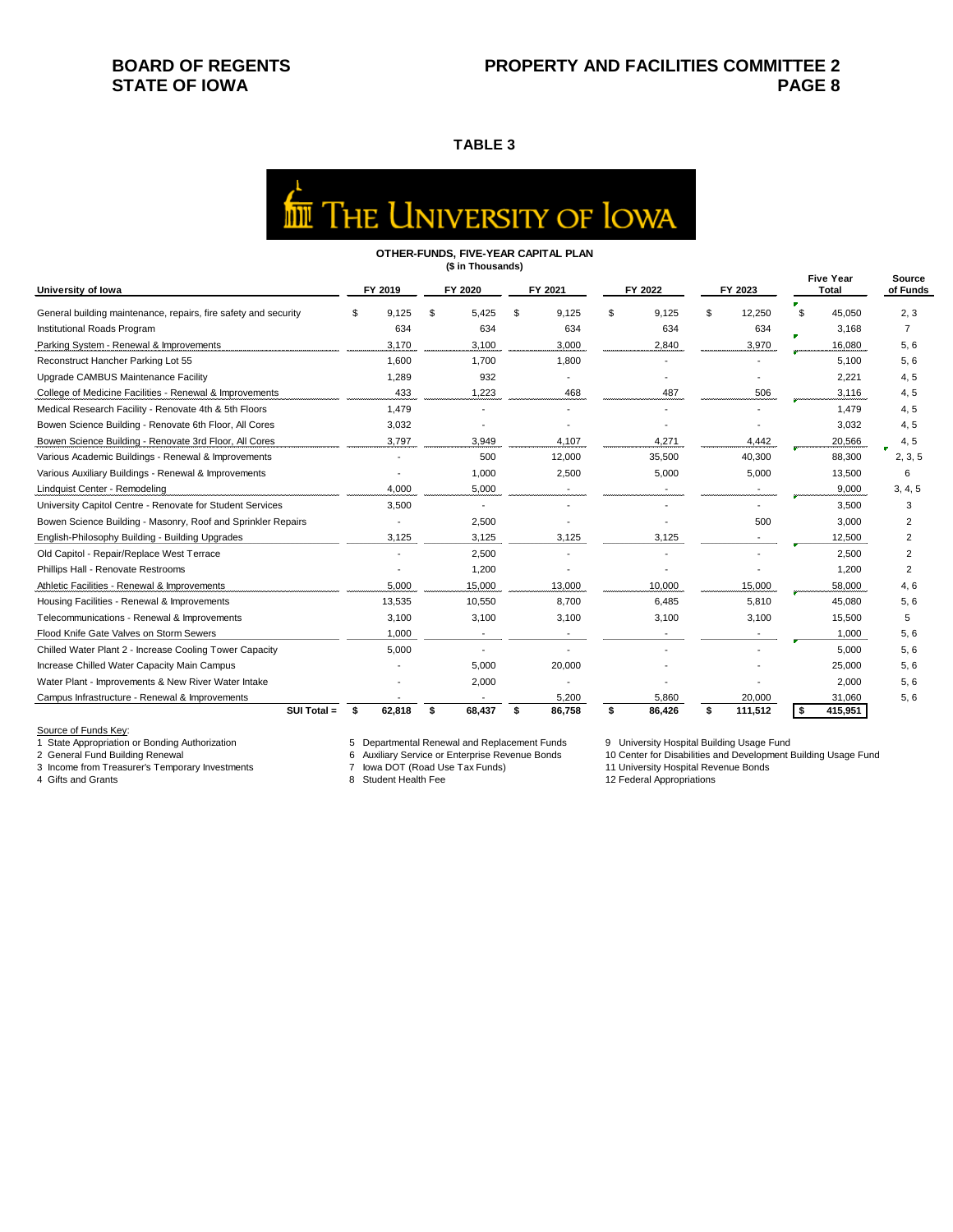**TABLE 3**

# **IOWA STATE UNIVERSITY OTHER-FUNDS, FIVE-YEAR CAPITAL PLAN**

**(\$ in Thousands)**

| <b>Iowa State University</b>                                                                      | FY 2019        | FY 2020      | FY 2021      | FY 2022      | FY 2023      | <b>Five Year</b><br><b>Total</b> | Source<br>of Funds |
|---------------------------------------------------------------------------------------------------|----------------|--------------|--------------|--------------|--------------|----------------------------------|--------------------|
| Turbine Generator No 3 Overhaul                                                                   | \$<br>600      |              |              |              |              | \$<br>600                        | 6                  |
| Power Plant Station Power Improvements                                                            | 500            | 1,500        | 2,000        |              |              | 4,000                            | 6                  |
| Iowa State Center Steam System Replacement                                                        | 500            | 500          | 500          |              |              | 1,500                            | 6                  |
| Gerdin Building Expansion                                                                         |                |              |              |              |              |                                  |                    |
| <b>Private Funds</b>                                                                              | 5,000          | 5,000        |              |              |              | 10,000                           |                    |
| <b>University Funds</b>                                                                           | 5,350          | 5,350        |              |              |              | 10,700                           | 5                  |
| Sports Performance Center                                                                         |                |              |              |              |              |                                  |                    |
| <b>Private Funds</b>                                                                              |                | 7,500        | 7,500        |              |              | 15,000                           | 4                  |
| <b>University Funds</b>                                                                           |                | 7,500        | 7,500        |              |              | 15,000                           | 6                  |
| Feed Mill and Grain Science Complex                                                               |                | 4,300        | 8,600        | 8,600        |              | 21,500                           | $\overline{4}$     |
| Poultry Teaching and Research Facilities                                                          | 1,000          | 2,000        | 2,000        |              |              | 5,000                            | $\overline{4}$     |
| Plant Pathology Field Research                                                                    | 900            |              |              |              |              | 900                              | 5                  |
| <b>Memorial Union Remodeling</b>                                                                  | 5,000          | 5,000        | 2,000        |              |              | 12,000                           | 3, 4, 6            |
| Swine Teaching and Research Facilities                                                            | 1,500          | 3,000        | 3,000        |              |              | 7,500                            | $\overline{4}$     |
| Hilton Coliseum Remodeling                                                                        | 8,000          |              |              |              |              | 8,000                            | 6                  |
| Kildee Lush Auditorium                                                                            | 450            |              |              |              |              | 450                              | 5                  |
| Memorial Union Parking Ramp Facade                                                                | 4,500          |              |              |              |              | 4,500                            | 5                  |
| Telecommunications                                                                                | 4,055          | 3,615        | 3,335        | 3,265        | 3,265        | 17,535                           | 6                  |
| Institutional Roads Program                                                                       | 800            | 800          | 800          | 802          | 802          | 4,004                            | 6                  |
| lowa State Center Parking and Drive Improvements                                                  | 1,500          | 5,000        | 5,000        | 5,000        | 5,000        | 21,500                           | 6                  |
| Deferred Maintenance (Residence Halls only)                                                       | 515            | 395          | 395          | 395          | 1,145        | 2,845                            | 6                  |
| Various Fire Alarm Upgrades                                                                       |                | 250          | 75           |              |              | 325                              | 6                  |
| Various Life Cycle Paint & Corridor Flooring                                                      |                |              | 900          |              | 125          | 1,025                            | 6                  |
| Frederiksen Court- Life Cycle Paint and Carpet                                                    | 900            | 900          | 900          | 900          | 900          | 4,500                            | 6                  |
| Friley Residence Hall-Window Replacement Phases 1 & 2 of 2                                        | 2,400          | 2,400        |              |              |              | 4,800                            | 6                  |
| Friley Residence Hall-Roof Replacement Phase 1 & 2 of 2                                           | 1,200          | 1,200        |              |              |              | 2,400                            | 6                  |
| Linden Residence Hall-Window Replacement                                                          | 1,600          |              |              |              |              | 1,600                            | 6                  |
| Linden Residence Hall-Life Cycle Flooring, Paint and LED Lighting                                 | 1,750          |              |              |              |              | 1,750                            | 6                  |
| Helser Residence Hall-Replace Student Room Furniture                                              | 1,750          |              |              |              |              | 1,750                            | 6                  |
| Helser Residence Hall-Remove Built-in Furniture, Abate & Replace<br>Flooring, Paint, LED Lighting | 2,750          |              |              |              |              | 2,750                            | 6                  |
| Helser Residence Hall-Window Replacement                                                          |                | 1,600        |              |              |              | 1,600                            | 6                  |
| Friley Residence Hall-Life Cycle Corridor Carpet, Paint All, & LED<br>Lighting in Student Rooms   |                | 2,300        |              |              |              | 2,300                            | 6                  |
|                                                                                                   |                | 1,500        |              |              |              | 1,500                            | 6                  |
| Oak-Elm Residence Hall-Life Cycle Flooring, Paint & LED Lighting                                  |                | 1,400        |              |              |              |                                  |                    |
| Oak-Elm Residence Hall-Window Replacement                                                         |                |              |              |              |              | 1,400                            | 6                  |
| Maple Residence Hall-Life Cycle Flooring, Limited Plumbing, Paint &<br><b>LED Lighting</b>        |                |              | 2,750        |              |              | 2,750                            | 6                  |
| Friley Residence Hall-Bathroom Improvements Phases 1 & 2 of 2                                     |                |              | 6,230        | 10,770       |              | 17,000                           | 6                  |
| Helser Residence Hall-Bathroom Improvements Phases 1 & 2 of 2                                     |                |              |              | 1,000        | 9,000        | 10,000                           | 6                  |
| Oak-Elm Residence Hall-Bathroom Improvements Phase 1 of 2                                         |                |              |              |              | 3,000        | 3,000                            | 6                  |
| <b>ISU Total =</b>                                                                                | 52,520<br>- \$ | 63,010<br>\$ | 53,485<br>\$ | 30,732<br>\$ | \$<br>23,237 | \$<br>222,984                    |                    |

Source of Funds Key:<br>1 State Appropriation or Bonding Authorization

3 Income from Treasurer's Temporary Investments

1 State Appropriation or Bonding Authorization 5 Departmental Renewal and Replacement Funds

2 General Building Service or Enterprise Revenue Bonds<br>2 Iowa DOT (Road Use Tax Funds)

4 Gifts and Grants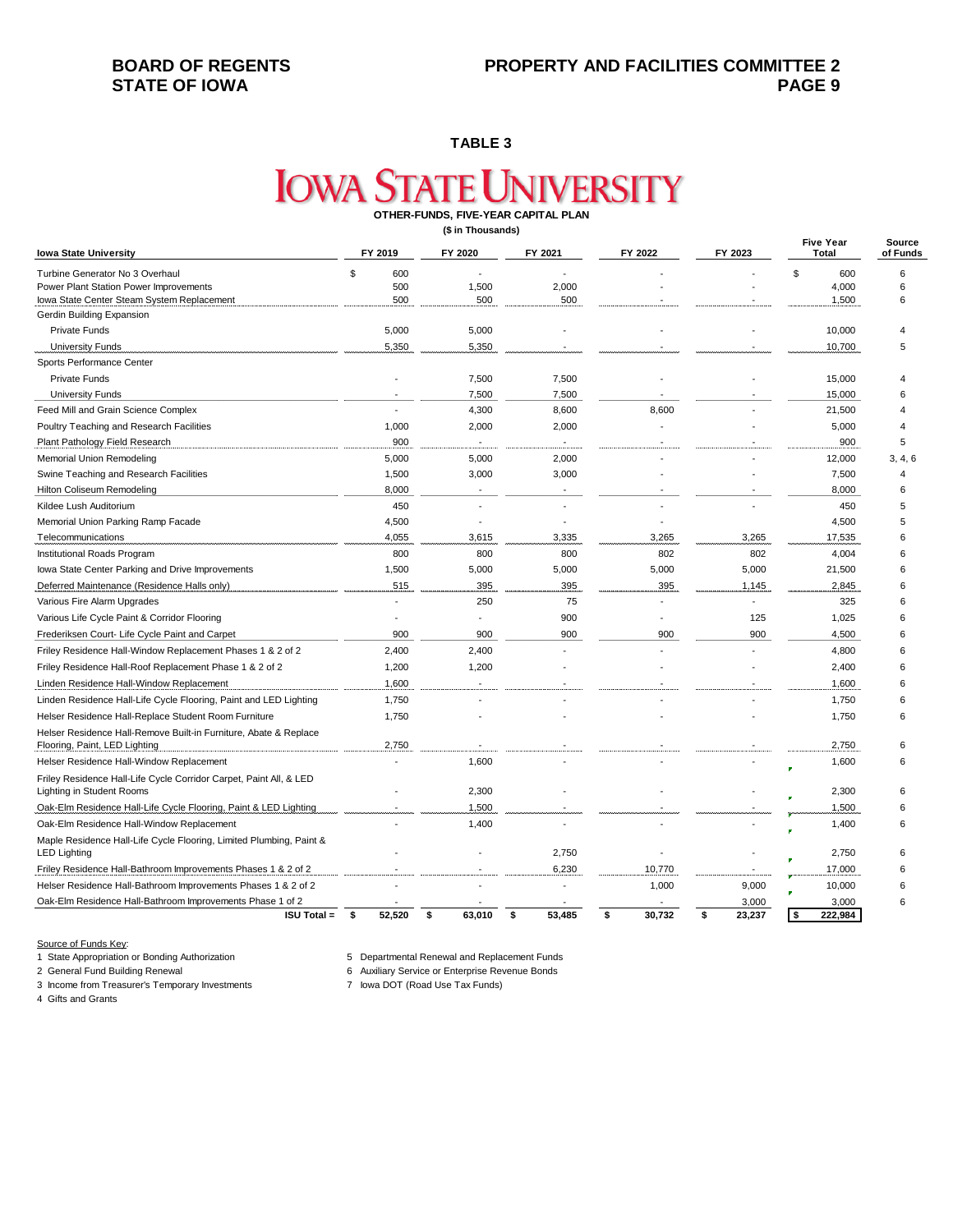## **BOARD OF REGENTS STATE OF IOWA**

**TABLE 3**



**OTHER-FUNDS, FIVE-YEAR CAPITAL PLAN**

**(\$ in Thousands)**

| University of Northern Iowa                                |      | FY 2019 |    | FY 2020                  |    | FY 2021 |    | FY 2022 |    | FY 2023 |    | <b>Five Year</b><br>Total | Source<br>of Funds |
|------------------------------------------------------------|------|---------|----|--------------------------|----|---------|----|---------|----|---------|----|---------------------------|--------------------|
| <b>Institutional Roads</b>                                 | \$   | 402     | \$ | 402                      | ٩  | 402     | £. | 402     |    | 402     | \$ | 2,010                     | $\overline{7}$     |
| Hillside Courts Demolition (2)                             |      | 3,200   |    |                          |    |         |    |         |    |         |    | 3,200                     | 6                  |
| Residence System - ResNet Upgrades (3)                     |      | 500     |    |                          |    | 1,200   |    | 1,100   |    |         |    | 2,800                     | 6                  |
| Jennings Court Renovation (3)                              |      | 525     |    |                          |    |         |    |         |    |         |    | 525                       | 6                  |
| Hagemann Roof Replacement                                  |      |         |    | 350                      |    |         |    |         |    |         |    | 350                       | 6                  |
| Noehren Hall Restroom Remodels                             |      |         |    | 2,300                    |    | 2,300   |    |         |    |         |    | 4,600                     | 6                  |
| Noehren Hall Roof Replacement                              |      |         |    | $\overline{a}$           |    |         |    |         |    | 750     |    | 750                       | 6                  |
| Campbell Hall Modernization/Replacement                    |      |         |    | 3,000                    |    | 4,000   |    | 24,000  |    | 24,000  |    | 55,000                    | 6                  |
| Dormitory Vanity and Sanitary Piping Replacement           |      |         |    |                          |    |         |    | 900     |    | 900     |    | 1,800                     | 6                  |
| Noehren Hall Cabinet Replacement                           |      |         |    |                          |    |         |    | 1,100   |    | 1,100   |    | 2,200                     | 6                  |
| Air Conditioning in Residence Halls                        |      |         |    |                          |    |         |    |         |    | 500     |    | 500                       | 6                  |
| Maucker Union Carpet/Furniture Replacement                 |      | 250     |    |                          |    |         |    |         |    |         |    | 250                       | 6                  |
| Maucker Union Annual Improvements                          |      | 50      |    | 50                       |    | 50      |    | 50      |    | 50      |    | 250                       | 6                  |
| Maucker Union, University Center                           |      |         |    |                          |    | 2,853   |    | 12,100  |    | 42,871  |    | 57,824                    | 1, 4, 6            |
| Football Team Room                                         |      | 1,300   |    |                          |    |         |    |         |    |         |    | 1,300                     | $\overline{4}$     |
| Track Resurfacing - UNI-Dome and Messersmith Outdoor Track |      | 1,000   |    | $\overline{a}$           |    |         |    |         |    |         |    | 1,000                     |                    |
| Basketball/Volleyball Practice Facility                    |      |         |    | 25,563                   |    |         |    |         |    |         |    | 25,563                    |                    |
| Outdoor Turf - Football Practice Field                     |      |         |    | 1,500                    |    |         |    |         |    |         |    | 1,500                     |                    |
| Outdoor Soccer Field                                       |      |         |    |                          |    | 1,500   |    |         |    |         |    | 1,500                     |                    |
| <b>UNI-Dome Restroom and Club Boxes</b>                    |      |         |    |                          |    |         |    | 22,880  |    |         |    | 22,880                    |                    |
| General Maintenance of Parking Lots                        |      | 25      |    | 50                       |    | 50      |    | 200     |    | 200     |    | 525                       | 10                 |
| Bartlett "A" Lot Rehabilitation                            |      |         |    | 200                      |    |         |    |         |    |         |    | 200                       | 10                 |
| Gilchrist "A" Lot Rehabilitation                           |      | 300     |    |                          |    |         |    |         |    |         |    | 300                       | 10                 |
| MMTC "B" Lot Repairs                                       |      | 50      |    | $\overline{\phantom{a}}$ |    |         |    |         |    |         |    | 50                        | 9                  |
| Performing Arts Center Lot Rehabilitation                  |      |         |    | $\overline{a}$           |    | 200     |    |         |    |         |    | 200                       | 10                 |
| Campus Recreation Fields Relocation                        |      |         |    | 1,000                    |    |         |    |         |    |         |    | 1,000                     | 3                  |
| Steam Distribution System Replacement Phase 2              |      | 6,500   |    | 11,665                   |    | 5,165   |    |         |    |         |    | 23,330                    | 6                  |
| Cooling Tower Replacement                                  |      |         |    | 2,200                    |    |         |    |         |    |         |    | 2,200                     | 6                  |
| Power Plant Boiler #3 Electrical Infrastructure            |      |         |    | 1,200                    |    |         |    |         |    |         |    | 1,200                     | 6                  |
| <b>Building Repair</b>                                     |      | 1,400   |    | 1,400                    |    | 1,400   |    | 1,400   |    | 1,400   |    | 7,000                     | $\overline{2}$     |
| <b>UNI Total <math>=</math></b>                            | - \$ | 15,502  | s. | 50,880                   | \$ | 19,120  | \$ | 64,132  | \$ | 72,173  | \$ | 221,807                   |                    |
| SUI, ISU & UNI GRAND TOTAL = \$                            |      | 130,839 | \$ | 182,327                  | \$ | 159,363 | \$ | 181,290 | \$ | 206,922 | \$ | 860,742                   |                    |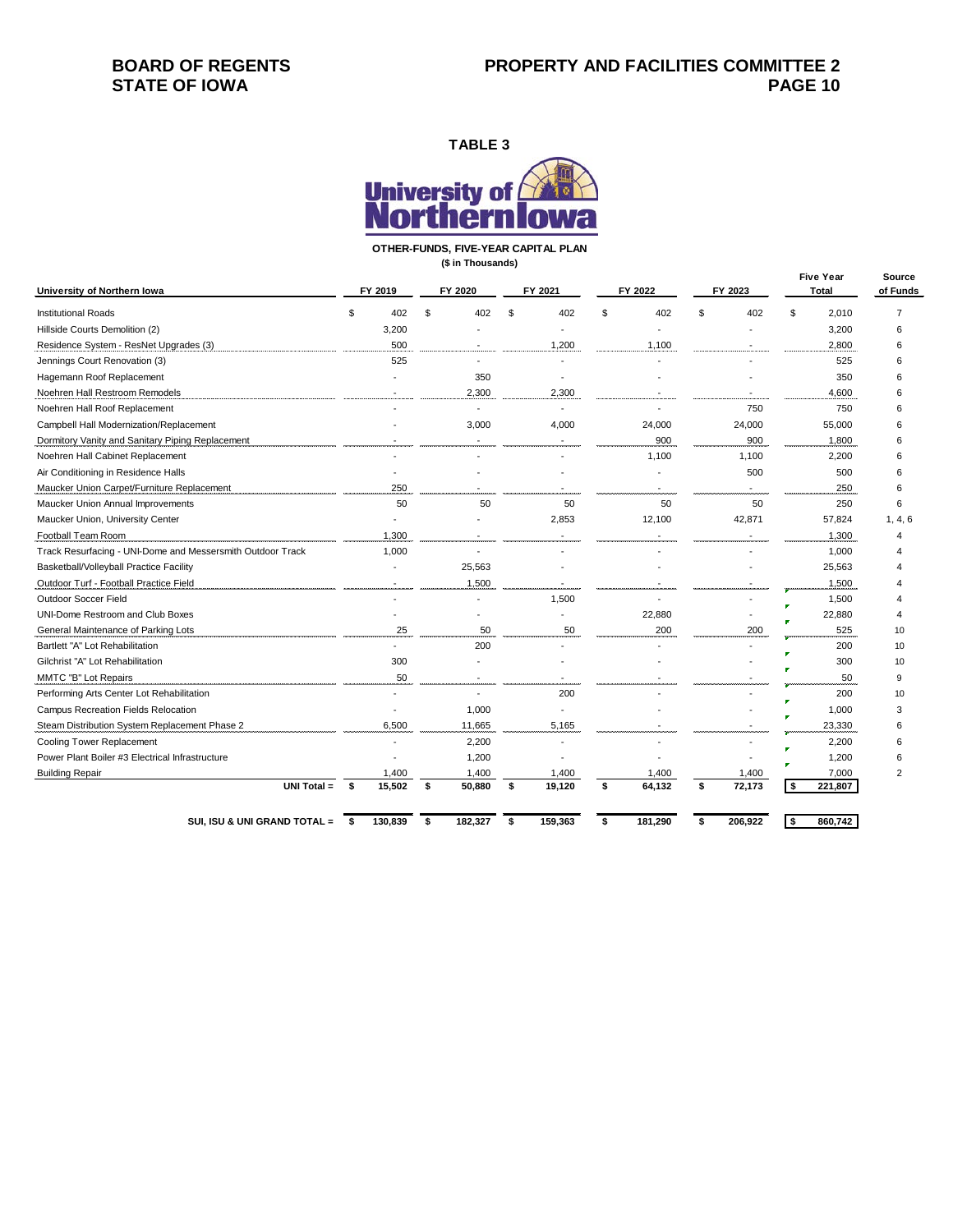### **FY 2019 Capital Project Descriptions**

### SUI – Library Modernization **FY 2019** State Request

\$15.6 million

During the last 30 years, technological capabilities, financial realities, and the emergence of an "electronic information society" have brought about a dramatic change in the way the libraries fulfill their missions. Except for the Library Learning Commons opened in Fall 2013 on the lower level, the Main Library remains essentially, as it was built in 1951. It received over 1 million visitors over the past year, contains 427,000 gross square feet of space and has a deferred maintenance need of more than \$29.6 million, the most of any University building.

As the first phase of the long-range modernization plan, the University invested \$21.5 million in non-state appropriated funds for a new off-site warehouse with the capacity to house 5 million of the library's volumes. As the second phase, this project would expand and complement the Library Learning Commons, support the library as the new home for the "academic neighborhood" and student success, and allow for promising collaboration opportunities between the Main Library and the new Museum of Art to be located south of the Library.

Specifically, mechanical and electrical systems would be upgraded and spaces would be reconfigured to support modern student learning methods. Accessibility would be improved and the functionality of the University library system would be advanced to be well positioned for future generations of University students.

The FY 2019 requested funds of \$15.6 million would begin the project. The five-year plan includes an additional \$36.4 million for the project over the next two fiscal years of FY 2020 and FY 2021.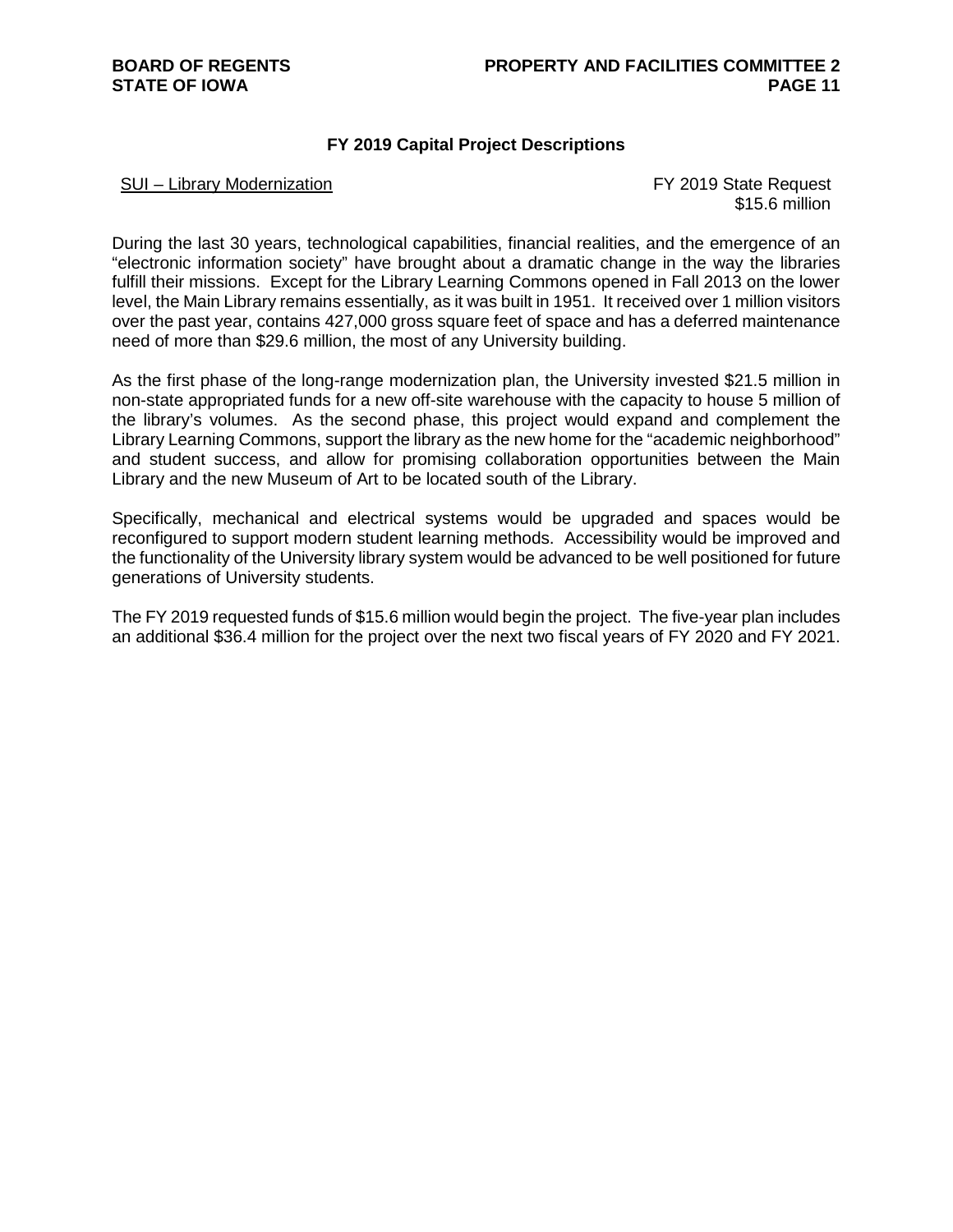### ISU – Veterinary Diagnostic Laboratory FY 2019 State Request

\$20.0 million

As the only full-service and fully accredited veterinary diagnostic lab in the state of Iowa, the ISU Veterinary Diagnostic Laboratory (VDL) serves to protect animal and human health and advance Iowa's \$32 billion dollar animal agriculture industry by providing timely, high quality, and comprehensive veterinary diagnostic services, teaching veterinary students, graduate students, diagnosticians and veterinary practitioners, and conducting applied research to advance diagnostic and production animal medicine. The VDL is housed in the College of Veterinary Medicine Building. With the exception of the addition of a specialized BSL-3 lab space in 2004, the overall footprint and infrastructure of the VDL has not been substantially expanded or updated since the building was initially occupied in 1976.

The volume of diagnostic services, research and teaching has increased dramatically since the facility opened. VDL faculty and technical staff have grown from 11 faculty and 20 staff in 1976 to 25 faculty and 120 technical staff, processing more than 75,000 diagnostic case submissions and conducting more than 1.2 million diagnostic assays each year for livestock producers.

The requirements for expanded diagnostic technologies, biocontainment and biosafety laboratory standards and overall diagnostic capabilities have also increased. The construction of a new facility is required to accommodate optimal process flow, ideal functional relationships, address critical issues of space quantity and quality, and provide the appropriate biosafety and biocontainment necessary for a modern diagnostic lab.

The FY 2019 requested funds of \$20.0 million would begin the project. The five-year plan includes an additional \$80.0 million in state appropriations, \$20.0 million in gifts, and \$4.0 million in university funds for the project over the next four fiscal years of FY 2020 – FY 2023.